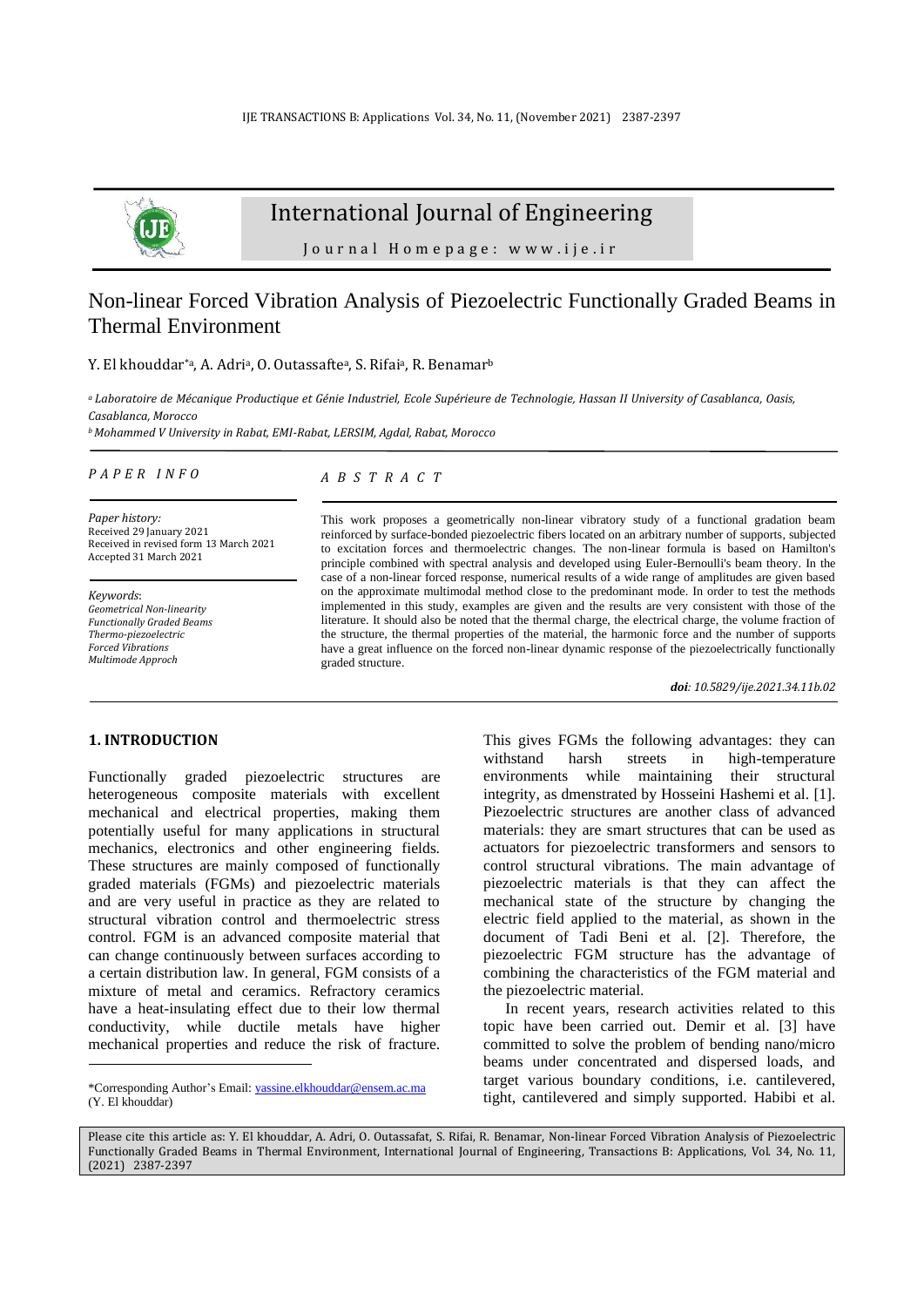[4] developed the size dependent non-linear formulation for the Euler-Bernoulli nano-beam using the size dependent coherent piezoelectric theory. In this analysis, the properties of the FGM piezoelectric beam on bending, buckling, and free vibration responses were obtained and discussed. Samani and Beni [5] studied the static behavior and nonlinear free vibrations of Timoshenko's piezoelectric nanobeams under mechanical and electrical loads. In this analysis, they found that the size-dependent derivative formulation and the results of the formula were compared with the results of the linear torque stress theory and the classical linear and non-linear theories [5]. Tadi Beni [6] studied the mechanical and thermal buckling of the flexoelectric nanobeam. The results of this study indicate that as the thickness and length scale parameter increased the critical load and the critical temperature change increased. In addition, the results showed that a decrease in flexoelectric coefficient related to beam softening, critical load and critical temperature is generally reduced. Tadi Beni [7]. studied the high-order electromechanical coupling of free-vibrating nanoparticles based on Euler-Bernoulli beams in a thermal environment. In this study, the influence of parameters (such as size, length and temperature) on the natural frequencies of isotropic and anisotropic nanobeams were investigated. Tadi Beni et al. [8] used the coherent torque stress theory to study the non-linear analysis of the free and forced vibration of isotropic piezoelectric/viscoelastic nanobeams in a piezoelectric process. Nowadays, FGM structures that couple with piezoelectric materials are one of the most important engineering elements that are used in various types of systems. They also play an important role in the field of active control and intelligent detection. Li and Cheng [9] have proposed a vibration analysis method used to reinforce the static thermal post-bending of FGM stamped beams with a piezoelectric layer bonded to the surface. Use of numerical methods to solve ordinary differential equations. Li et al. [10] studied the static bending and free vibration of the cantilevered piezoelectric FGM beam using the modified stress gradient theory and Timoshenko's beam theory. Kiani and Eslami [11] studied the buckling of FGM beams. In this analysis, they assumed that the buckling surface of the beam has several piezoelectric layers and is affected by the temperature changes and constant tension. Rafiee and coworkers [12] studied the non-linear free vibration of carbon nanotube-reinforced FGM materials with a piezoelectric layer on the surface, which can withstand the combined effects of heat and electric charge. The results showed that the ratio between non-linear and linear frequencies increased with increasing the volume fraction and temperature. In another study, the same authors investigated the nonlinear thermal bifurcation buckling of carbon nanotube-reinforced composites, in which a piezoelectric layer is bonded to the surface of a carbon nanotube structure [13]. Yuan [14] proposed an active vibration and sound control law based on an intelligent panel structure of dynamic vibration damper (DVA) type. Tang and Ding [15] analyzed the nonlinear dynamic response of the coupling of transverse and longitudinal deformations of a functional gradient bi-directional beam. In this investigation, they assumed that material properties, moisture and heat distribution change progressively in the thickness and length directions. Their results showed that the non-linear frequency increased with increasing temperature and humidity concentration. They also showed that moisture concentration has a great influence on the thermal vibration of the FGM beam. More recently, Liu and coworkers [16] have studied the non-linear vibration of piezoelectric nanoplate materials subjected to thermal loading under various boundary conditions. The analysis is based on the theory of non-native Mindlin Patch Theory. However, it should be noted that the proposed literature review reveals the following conclusions: most research on the geometric nonlinearity of FGM beams with surface-bound piezoelectric layers is limited to the use of numerical methods to solve the guiding equations. In addition, we have noticed that there are few studies on the forced vibration of piezoelectric FGM beams in thermal environments, and most research is based on linear theory.

In this paper, for the first time, attempts are made to exploit the approximate multimodal method that is close to the dominant mode to solve the guiding equations of the forced vibration of geometrically non-linear FGM piezoelectric beams. The paper also aims to carry out a numerical study of the free and forced non-linear vibrations of FGM beams reinforced with surface-fixed piezoelectric layers. The latter is placed on any number of supports and subjected to mechanical, thermal and electrical loads. In addition, the research covers a wide range of thermal loads (300≤T≤500), electrical loads (-  $400\le V \le +400$ ) and volume fractions (0 $\le n \le 5$ ).

### **2. FUNDAMENTAL EQUATIONS**

Consider the piezoelectric FGM beam shown in Figure 1. The length of the rectangular cross-section of the beam is L and the thickness is H. It consists of an FGM core of thickness h and a layer of piezoelectric material of thickness hp. It is assumed that the piezoelectric actuator is symmetrical and perfectly adhered to the upper and lower surfaces of the FGM beam. The effective characteristics of the FGM beam are defined by the Voigt mixing rule [17], and the volume fraction is distributed using the power law [18], a technique commonly used by researchers because of its high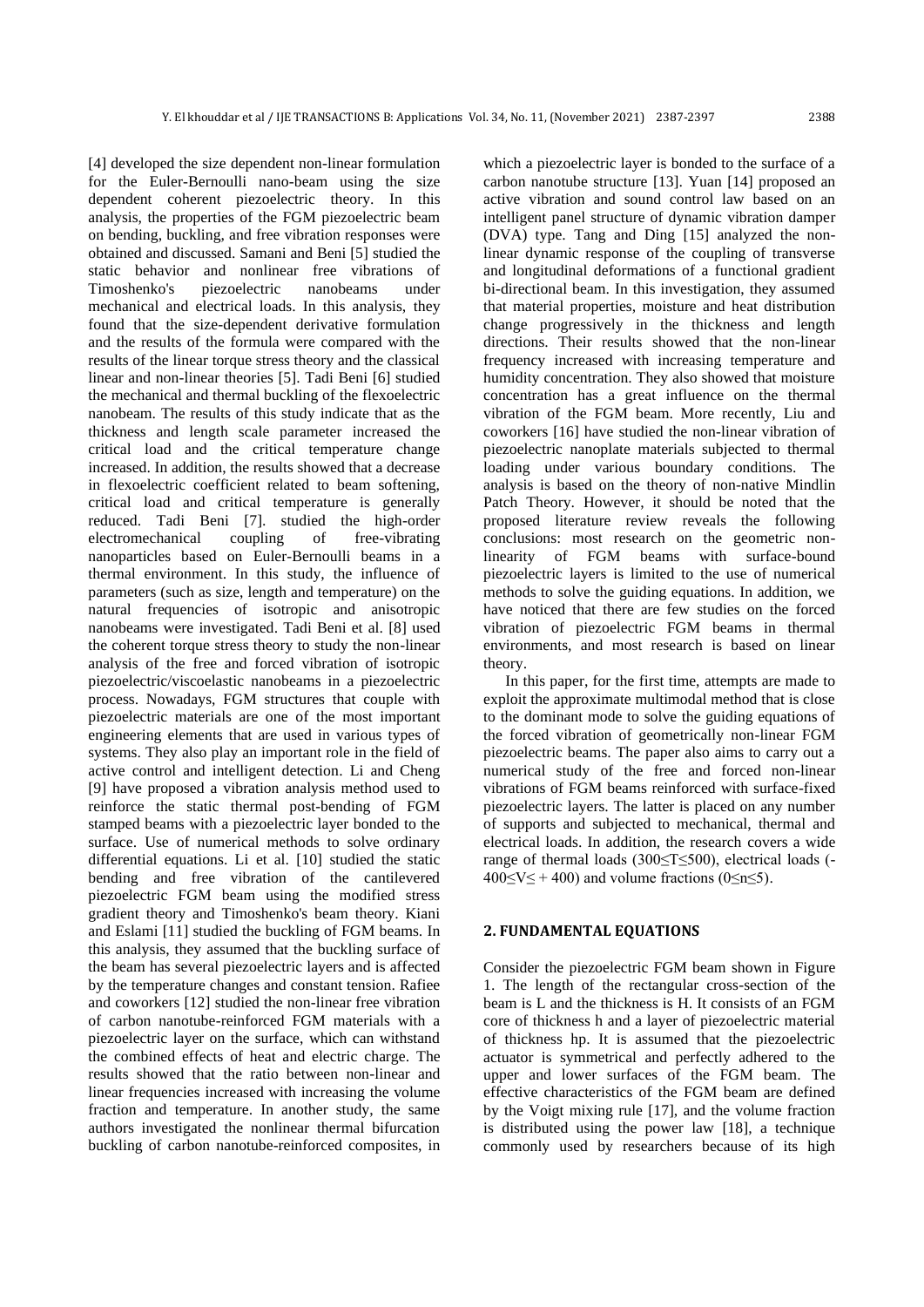

Figure 1. Coordinate system and schematic diagram of a piezoelectric functionally graded beams

accuracy. The characteristics of FGMs are illustrated below [19]:

$$
P(z,T) = P_m + (P_c - P_m) \left(\frac{1}{2} + \frac{z}{h}\right)^n
$$
 (1)

Most FGMs are used at high-temperature environments, and the characteristics of the constituent materials depend on temperature, which can be written according to the definition in the literature [20]:

$$
P = P_0 (P_{-1} T^{-1} + 1 + P_1 T + P_2 T^2 + P_3 T^3)
$$
 (2)

The piezoelectric material is assumed to have temperature-independent characteristics, where  $C_{11}$  and  $\alpha_p$  are the reduced elastic constant and thermal expansion coefficient, respectively, as summarized in Table 1. P is the temperature correlation coefficient of the FGM layer stated in Table 2. In this analysis, it is assumed that Young's modulus  $E_f$  and coefficient of thermal expansion  $\alpha_f$  are temperature dependent and can be evaluated at any temperature. However, the density  $\rho_f$ , thermal conductivity  $k_f$  and Poisson's ratio are independent of temperature [21].

**2. 1. Linear Formulation** The linear vibration equation of the piezoelectric FGM beam can be obtained:

$$
\left(D_{11} - \frac{B_{11}^2}{A_{11}}\right) \frac{\partial^4 w}{\partial x^4} + \left(N_x^T + N_x^P\right) \frac{\partial^2 w}{\partial x^2} + I_0 \frac{\partial^2 w}{\partial t^2} = 0\tag{3}
$$

 $N_x^T$  and  $N_x^P$  are the thermal resultant and the electrical force, respectively. They are calculated using the relations given in documents [22-23]:

$$
N_x^T = \int_{-H/2}^{H/2} E \alpha \Delta T dz, N_x^P = \int_{-H/2}^{H/2} E d_{31} E_z dz
$$
 (4)

 $A_{11}$ ,  $B_{11}$  and  $D_{11}$  are extension-extension, flexionextension-flexion and flexion-flexion coupling coefficients, respectively; which can be evaluated using the classical FMS beam theory, as reported in the literature [24-25]. Their definitions are as follows:

$$
A_{11} = \int_{-\frac{H}{2}}^{\frac{H}{2}} Edz, B_{11} = \int_{-\frac{H}{2}}^{\frac{H}{2}} E(z - z_0) dz,
$$
  

$$
D_{11} = \int_{-\frac{H}{2}}^{\frac{H}{2}} E(z - z_0)^2 dz
$$
 (5)

Equation (3) can be written in a slightly more complicated way, and the result is:

$$
w'''' + \lambda w'' - \beta^4 w = 0 \tag{6}
$$

In formula (6), the new symbol represents the following functional relationship:

$$
\lambda = \frac{N^T + N^P}{\left(D_{11} - \frac{B_{11}^2}{A_{11}}\right)}, \ \ \beta^2 = \frac{\omega}{c}, \ c^2 = \frac{\left(D_{11} - \frac{B_{11}^2}{A_{11}}\right)}{I_0} \tag{7}
$$

The lateral displacement of the beam can be defined as the correlation between several functions [26]. We can write the general solution of equation (6) at the jth support as follows:

$$
w_{ji}(x^*) = A_j \sin\left(\sqrt{\frac{1}{2}\lambda + \frac{1}{2}\sqrt{\lambda^2 + 4\beta_i^4}} \left(x^* - \xi_{j-1}\right)L\right) +
$$
  
\n
$$
B_j \cos\left(\sqrt{\frac{1}{2}\lambda + \frac{1}{2}\sqrt{\lambda^2 + 4\beta_i^4}} \left(x^* - \xi_{j-1}\right)L\right) +
$$
  
\n
$$
C_j \sinh\left(\sqrt{-\frac{1}{2}\lambda + \frac{1}{2}\sqrt{\lambda^2 + 4\beta_i^4}} \left(x^* - \xi_{j-1}\right)L\right) +
$$
  
\n
$$
D_j \cosh\left(\sqrt{-\frac{1}{2}\lambda + \frac{1}{2}\sqrt{\lambda^2 + 4\beta_i^4}} \left(x^* - \xi_{j-1}\right)L\right)
$$
\n(8)

 $x^*$  is the dimensionless coordinate, which can be written  $x^* = \frac{x}{L}$  and  $\xi_j = \frac{x_j}{L}$ x  $\xi_j = \frac{n_j}{L}$  is the dimensionless position of the support. The index i changes from 1 to n, where n is the number of functions. The constants  $A_j$ ,  $B_j$ ,  $C_j$  and  $D_j$  are determined by the boundary and continuity conditions of the beam. We point out that due to the applied thermoelectric axial loading, this system of equations allows us to obtain the natural frequency which is solved iteratively using the Newton-Raphson algorithm and the shape of the vibration mode.

**2. 2. Non-linear Formulation** Taking into account von-Karman's geometrical non-linearity (explaining the tension of the beam in the median plane), the relationship between deformation and displacement can be written as follows: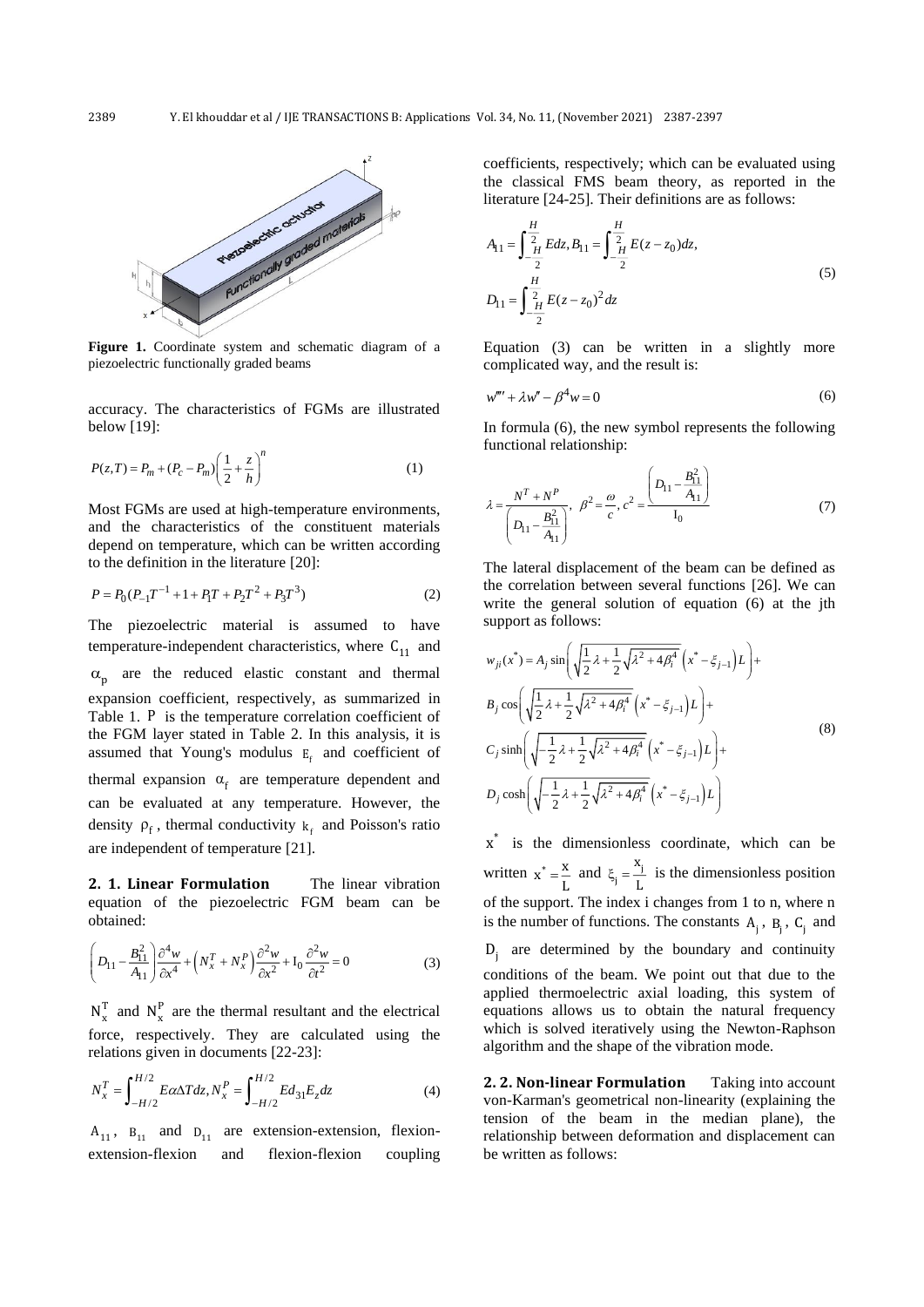$$
\varepsilon_{xx} = \frac{\partial u}{\partial x} - (z - z_0) \frac{\partial^2 w}{\partial x^2} + \frac{1}{2} \left( \frac{\partial w}{\partial x} \right)^2 \tag{9}
$$

The Von-Karman geometric non-linearity considered in Equation (9) is applicable to displacement amplitudes of the order of the thickness of the rolled beam. This hypothesis is generally considered in the literature and mentioned in literature [27]. Therefore, the kinetic energy  $T_e$  of the piezoelectric FGM beam is equal to [28]:

$$
T_e = \frac{I_0}{2} \int_0^L \left(\frac{\partial w}{\partial t}\right)^2 dx\tag{10}
$$

For our case, the total elastic deformation energy of the Euler-Bernoulli beam is defined as follows:

$$
V = \frac{1}{2} \int_{0}^{L} N_x \left( \frac{\partial u}{\partial x} + \frac{1}{2} \left( \frac{\partial w}{\partial x} \right)^2 \right) + M_x \left( -\frac{\partial^2 w}{\partial x^2} \right) dx \tag{11}
$$

The forces generated by the stresses  $N_x$  and  $M_x$  are the internal axial force and the bending moment acting on the median plane of the beam, respectively [29]. The lateral displacement function develops into a series of basic spatial functions, while the time function is considered as harmonics, as shown in literature [30]:

$$
w(x,t) = a_i w_i(x) \sin \omega t \tag{12}
$$

The expressions of kinetic energy and potential energy that vary with the lateral displacement defined above can be expressed as follows:

$$
T_e = \frac{1}{2} \omega^2 a_i a_j m_{ij} \cos^2 \omega t
$$
 (13)

$$
V = \frac{1}{2} a_i a_j a_k a_l b_{ijkl} \sin^4 \omega t + \frac{1}{2} a_i a_j k_{ij} \sin^2 \omega t
$$
  
+ 
$$
\frac{1}{2} a_i a_j a_k V_{ijk} \sin^3 \omega t
$$
 (14)

 $m_{ij}$ ,  $k_{ij}$ ,  $b_{ijkl}$  and  $V_{ijk}$  are mass tensor, linear and nonlinear stiffness tensors. For the piezoelectric FGM beam excited by the force  $F(x,t)$ , non-linear vibration equations are studied. The physical force  $F(x,t)$  excites the transverse mode of the structure by a set of generalized forces  $F_i(t)$ . These forces depend on the expression of  $F(x,t)$ , the point of excitation of the concentrated force, the repair in the range S representing the length of the beam or part of the beam, and the mode considered. The generalized force  $F_i(t)$  is given by:

$$
F_i(t) = \int_S F(x,t)w_i(x,t)dx
$$
\n(15)

In our case, the force  $F(x,t)$  can be considered as the distributed harmonic force  $F^d(x,t)$  or the concentrated harmonic force  $F^{c}(x,t)$  acting on the point  $x_f$ . We can write [31]:

$$
F_i^d(t) = F^d \sin \omega t \int_S w_i(x) dx = f_i^d \sin \omega t
$$
  

$$
F_i^c(t) = F^c \sin(\omega t) w_i(x_f) = f_i^c \sin \omega t
$$
 (16)

According to Hamilton's principle, the dynamic behavior of the structure is expressed as follows:

$$
\partial \int_0^{\frac{2\pi}{\omega}} \left( V - T_e + W_T \right) dt = 0 \tag{17}
$$

Given the symmetry of the matrices, the non-linear algebraic equations are calculated using tensor notation:

$$
a_{i}k_{ir} + \frac{3}{2}a_{i}a_{j}a_{k}b_{ijkr} - \omega^{2}a_{i}m_{ir} = f_{r}^{d}, r = 1,...,n
$$
 (18)

$$
a_{i}k_{ir} + \frac{3}{2}a_{i}a_{j}a_{k}b_{ijkr} - \omega^{2}a_{i}m_{ir} = f_{r}^{c}, r = 1,...,n
$$
 (19)

In order to carry out a general parametric study, we used a non-dimensional formulation by setting up:

$$
x^* = \frac{x}{L}, \ w_i(x) = r w_i^* (x^*), \ r^2 = \frac{\int_{-H/2}^{H/2} z^2 dz}{\int_{-H/2}^{H/2} dz}
$$
 (20)

where  $m_{ij}^*$ ,  $k_{ij}^*$  and  $b_{ijkl}^*$  are the general nondimensional matrices which are defined by:

$$
m_{ij}^* = \int_0^1 w_i^* w_j^* dx^*,
$$
  
\n
$$
k_{ij}^* = \int_0^1 \left(\frac{\partial^2 w_i^*}{\partial x^{*2}}\right) \left(\frac{\partial^2 w_j^*}{\partial x^{*2}}\right) dx^* +
$$
  
\n
$$
\alpha_2 \int_0^1 \left(\frac{\partial^2 w_i^*}{\partial x^{*2}}\right) \left(\frac{\partial^2 w_j^*}{\partial x^{*2}}\right) dx^* + \alpha_3 \int_0^1 \left(\frac{\partial w_i^*}{\partial x^*}\right) \left(\frac{\partial w_j^*}{\partial x^*}\right) dx^*
$$
  
\n
$$
b_{ijkl}^* = \alpha_1 \int_0^1 \left(\frac{\partial w_i^*}{\partial x^*}\right) \left(\frac{\partial w_j^*}{\partial x^*}\right) dx^* \int_0^1 \left(\frac{\partial w_k^*}{\partial x^*}\right) \left(\frac{\partial w_k^*}{\partial x^*}\right) dx^*
$$
  
\n
$$
\alpha_1 = \frac{A_{11}^2}{48\left(D_{11}A_{11} - B_{11}^2\right)} H^2, \alpha_2 = \frac{B_{11}^2}{\left(D_{11}A_{11} - B_{11}^2\right)},
$$
  
\n
$$
\alpha_3 = \frac{\left(N^T + N^P\right)A_{11}}{2\left(D_{11}A_{11} - B_{11}^2\right)} L^2
$$
\n(22)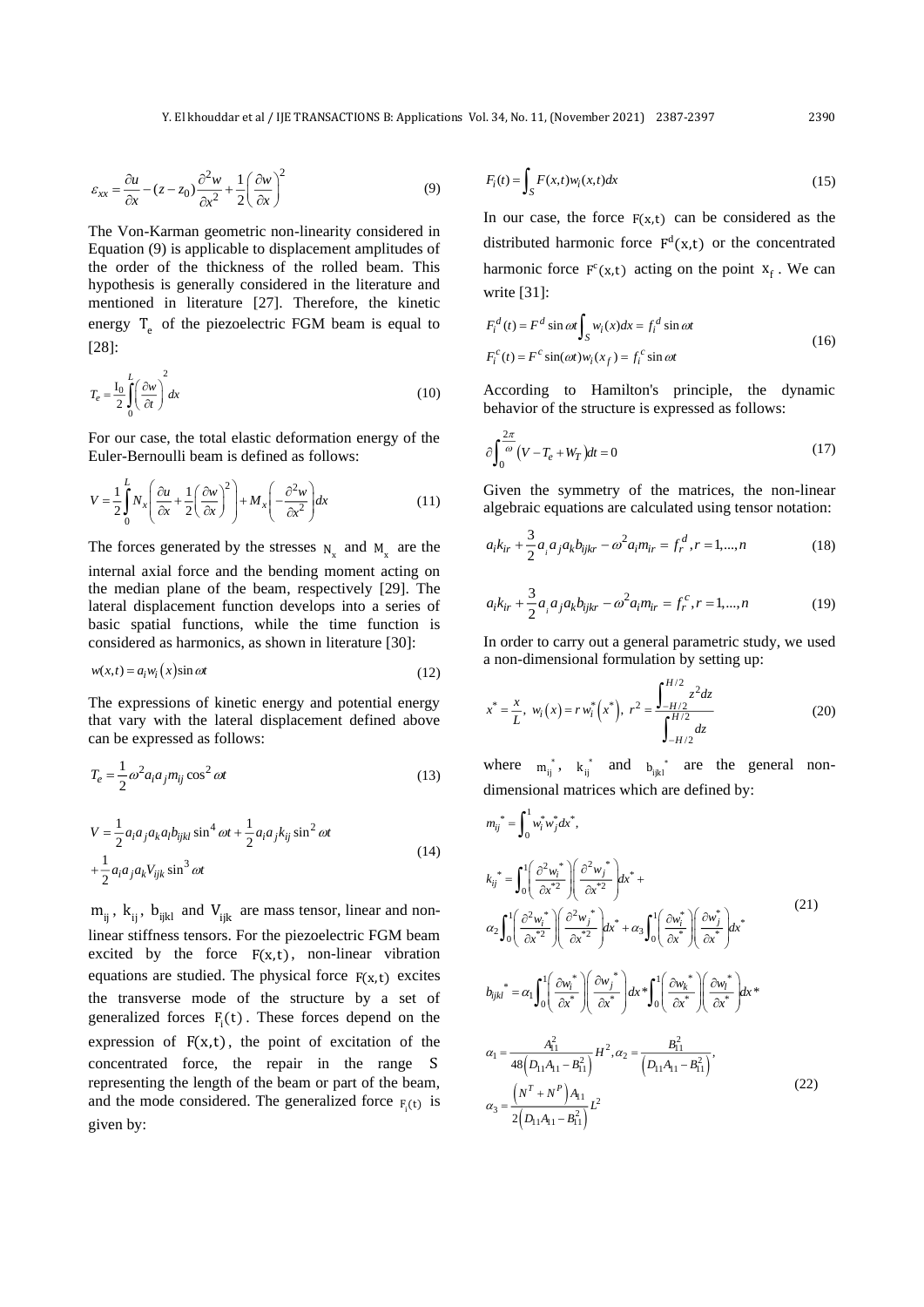The generalized dimensionless force  $f_i^*$ <sup>d</sup> corresponds to the uniformly distributed force in the range of  $S<sup>*</sup>(0 \le S<sup>*</sup> \le 1)$  on one side, and the generalized dimensionless force  $f_i^*$  on the other side corresponds to the force concentrated at any point of the beam, defined in literature [32] as follows:

$$
f_i^{*d} = \frac{L^4 F^d}{r \left( D_{11} - \frac{B_{11}^2}{A_{11}} \right)} \int_{S^*} w_i^*(x^*) dx^*,
$$
  

$$
f_i^{*c} = \frac{L^3 F^c}{r \left( D_{11} - \frac{B_{11}^2}{A_{11}} \right)} w_i^*(x^*)
$$
 (23)

The numerical solutions of Equations (18) and (19) are obtained using the approximate method described by El Kadiri et al. [33]. This approximation consists of ignoring the second-order terms provided by the relevant mode. As mentioned in the literature, in the non-linear  $a_i a_j a_k b_{ijkl}$  expression of Equations (18) and

(19), the second order term of  $\varepsilon_i$  will be ignored, resulted in:

$$
a_i a_j a_k b_{ijkr} = a_1^3 b_{111r} + a_1^2 \varepsilon_i b_{11ir}
$$
 (24)

Formulas (18) and (19) can be expressed as matrices:

$$
\left( \left[ K_R^* \right] - \omega^{*2} \left[ M_R^* \right] \right) \{ A_R \} + \frac{3}{2} \left[ \alpha^* \right] \{ A_R \} =
$$
\n
$$
\left\{ f_i^{*d} - \frac{3}{2} a_1^3 b_{i111}^* \right\}
$$
\n(25)

$$
\left( \left[ K_R^* \right] - \omega^{*2} \left[ M_R^* \right] \right) \{ A_R \} + \frac{3}{2} \left[ \alpha^* \right] \{ A_R \} =
$$
\n
$$
\left\{ f_i^{*c} - \frac{3}{2} a_1^3 b_{i11}^{*} \right\}
$$
\n(26)

The index i changes from 2 to n, where  $\begin{bmatrix} \alpha^* \end{bmatrix}$  is the matrix defined by  $a_1^2 b_{11ir}^*$ , and the vector  ${A_R}$  =  $[\varepsilon_2, \varepsilon_3, ..., \varepsilon_{10}]$  is a vector modeling the contribution coefficient, which can be determined by solving approximate linear Equations (25) and (26).

## **3. PRESENTATION AND DISCUSSION OF NUMERICAL RESULTS**

In this numerical analysis, we consider that the length of the beam is  $L = 200$  mm, the thickness  $H = 10$  mm and the thickness of the FGM layer is  $h = 8$  mm. The piezoelectric fibers are manufactured on the basis of

PZT 5A, assuming that they are not affected by temperature, their characteristics are defined in Table 1 according to literature [34]. The FGM layer is based on silicon nitride  $(Si<sub>3</sub>N<sub>4</sub>)$  and stainless steel (SUS304). Their Young's modulus and coefficient of thermal expansion are temperature dependent and are therefore listed in Table 2 according to literature [35-36]. Unless otherwise stated, we assume that the reference temperature is the same as the temperature of the lower surface of the piezoelectric FGM beam, while the temperature of the upper surface is variable and the Poisson's ratio of the FGM layer is a constant equal to 0.28. In addition, in order to ensure the accuracy and validity of the results obtained from this analysis and approximation, verification and validation studies will be conducted in the following section. Subsequently, a comprehensive parameter study was conducted to evaluate the influence of different parameters on the non-linear vibratory behaviour of the piezoelectric FGM beam.

**3. 1. Comparison with Previous Results** The first application presents a non-linear vibratory analysis of the results of a homogeneous isotropic beam which is compared to the predictions reported in literature [37- 40]. Table 3 shows the ratio of the non-linear frequency to the linear frequency of the isotropic beam under different vibration amplitudes Wmax/r. The results presented in Table 3 show that there is a good agreement between the predicted value of the current method and the other published data in the literature. In another verification study, under the conditions corresponding to a thermal load  $T_c = 300K$  and the absence of electric charge  $(V = 0V)$ , the Backbone Curves of the piezoelectric FGM beam with different volume fractions of n were considered in Figure 2. The figure shows that the results of this study are consistent with those obtained by Fu et al. [37]. Moreover, Figure 3 clearly shows that the influence of the volume fraction index n significantly affects the frequency ratio, and the non-linear frequency increases with increasing vibration amplitude. According to Figure 3, when the volume fraction remains constant  $n = 1$ , the voltage

**TABLE 3.** Comparisons of non-linear and linear frequency ratios of a homogeneous isotropic beam

| Wmar/r         |        | <b>Present</b> Ref [37] Ref [38] Ref [39] Ref [40] |        |        |        |
|----------------|--------|----------------------------------------------------|--------|--------|--------|
| 1              | 1.0222 | 1.0231                                             | 1.0222 | 1.0252 | 1.0222 |
| $\overline{2}$ | 1.0868 | 1.0892                                             | 1.0857 | 1.0899 | 1.0857 |
| 3              | 1.1880 | 1.1902                                             | 1.1831 | 1.1885 | 1.1833 |
| 4              | 1.3187 | 1.3178                                             | 1.3064 | 1.3140 | 1.3065 |
| 5              | 1.4723 | 1.4647                                             | 1.4488 | 1.4597 | 1.4477 |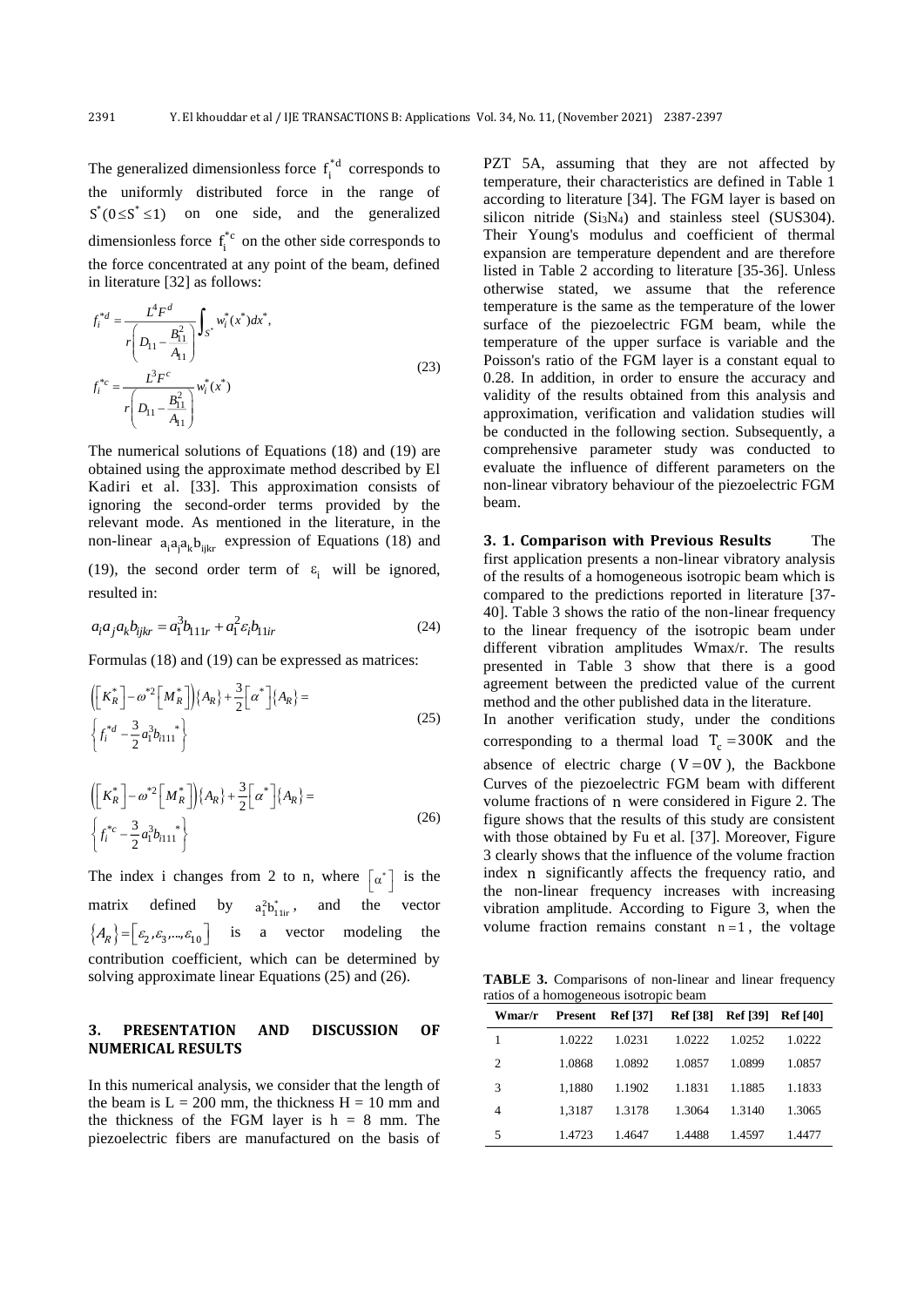variations V are respectively equal to  $V = 400V$ , 0V and −400V have little influence on the backbone curves. Figure 4 shows the effect of temperature changes ( $T_c = 300,400,500K$ ) when the volume fraction is kept constant at  $n=1$ . The influence of temperature and volume fraction on the amplitude-frequency response curve is more severe than that of electrical charge. This can be predicted by formula (4), the value of the piezoelectric deformation constant is much less

than the thermal expansion coefficient. At the same time, the difference in thickness between the piezoelectric layer and the FGM layer is another factor. It can also be seen that the results of this study are consistent with those of the literature. It should also be noted that an increase in temperature causes an increase in the ratio of the non-linear frequency to the linear frequency.

| <b>TABLE 1.</b> Properties of PZT 5A |             |                  |                         |     |                        |                |  |
|--------------------------------------|-------------|------------------|-------------------------|-----|------------------------|----------------|--|
| <b>Properties</b>                    | $E_p$ (Gpa) | $\rho_p$ (Kg/m3) | $\kappa_{\rm p}$ (W/mK) |     | $\alpha_{\rm p}$ (1/K) | $d_{31}$ (m/V) |  |
| Values                               | 63          | 7600             | 2.1                     | 0.3 | $0.9e-6$               | $2.54e-10$     |  |

| <b>TABLE 2.</b> Coefficients material properties as a function of temperature for Si <sub>3</sub> N <sub>4</sub> and SUS304 |  |  |  |
|-----------------------------------------------------------------------------------------------------------------------------|--|--|--|
|                                                                                                                             |  |  |  |

| <b>Materials</b>               | <b>Properties</b>   | D<br>۰.     | -1 | . .        | D<br>- 7    | - 3          |  |
|--------------------------------|---------------------|-------------|----|------------|-------------|--------------|--|
| Si <sub>3</sub> N <sub>4</sub> | E <sub>c</sub> (Pa) | $348.43e+9$ |    | $-3.07e-4$ | 2.160e-7    | $-8.964e-11$ |  |
|                                | $\alpha_c(1/K)$     | 5.8723e-6   |    | 9.095e-4   |             |              |  |
| <b>SUS304</b>                  | $E_m(Pa)$           | $201.04e+9$ |    | 3.079e-4   | $-6.534e-7$ |              |  |
|                                | $\alpha_{m}(1/K)$   | 12.33e-6    |    | 8.086e-4   |             |              |  |



**Figure 2.** Comparison of the frequency ratio of the piezoelectric FGM beam with variation of the volume fraction n



piezoelectric FGM beam under electrical load



**Figure 4.** Comparison of the frequency ratio of the piezoelectric FGM beam under thermal load

**3. 2. Numerical Results and Discussion** The numerical results presented in this section are obtained for embedded beams resting on two supports. The positions of the supports are chosen as follows:  $\zeta_1$ 1  $\zeta_1 = \frac{1}{3}$ ,

1 2  $\zeta_1 = \frac{2}{3}$ . Figure 5 shows the typical shape of the first four

modes of an isotropic beam. However, Figure 6 uses the current formula to present the shape of the first nonlinear mode of the piezoelectric FGM, where the volume fraction of  $n=1$ , the thermal charge of  $T_c$  = 300K and the electrical charge of  $V = 0V$ . It can be clearly seen in Figure 6 that for different vibration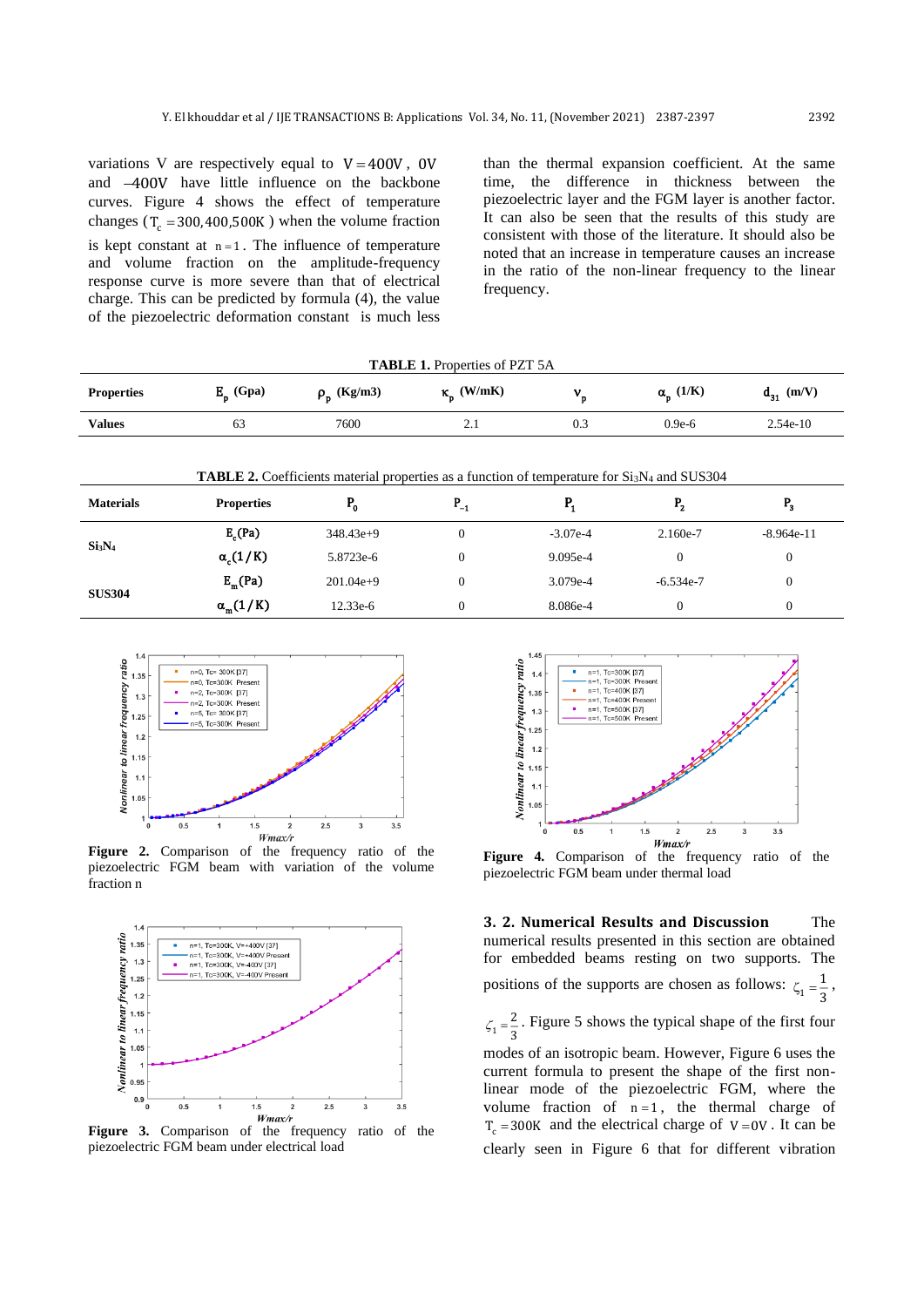

**Figure 5.** The first normalized linear modes of a clamped beam resting on two simple supports



**Figure 6.** The first normalized non-linear mode of piezoelectric FGM beam, which rests on two simple supports and has several vibration amplitudes values

amplitudes, the effect of geometrical non-linearity can be observed.

As shown in Figures 7-10, in the case of a non-linear forced-vibration system, the resonance curve shows the jump phenomenon [40]. This behavior indicates that as the excitation frequency increases or decreases, the amplitude of the vibration may increase or decrease. This leads to the creation of a frequency range in which there are three amplitudes for a given frequency, resulting in frequency jumps. In this part of the numerical analysis, two typical excitations are verified, namely that the harmonic force uniformly distributed along the length of the beam is given by (a), while (b) presents the case of a force concentrated in the center of the beam. All frequency response curves show that the resonance area of the concentrated harmonic force is wider than that of the uniformly distributed harmonic force. In fact, this behavior indicates that the way to widen the resonance band is to add stiffness characteristics. A hardening or softening stiffness can produce the wider resonant frequency band [41]. As shown in Figures 7-10, the action of the concentrated harmonic force causes the widening of the resonant frequency band. In other words, beams subjected to concentrated harmonic forces exhibit a softening behavior compared to beams subjected to uniformly distributed harmonic forces. For the three excitation levels corresponding to  $F = 50$ , 500 and 1000, Figures 7a and 7b show the influence of the uniformly distributed harmonic excitation and the concentrated harmonic force on the amplitude-frequency response curve of the beam, respectively. In these figures, we can see that the peak amplitude increases with excitation. In addition, for higher excitation values, the frequency range of the solution is wider. Figure 8 shows the effect of thermal loading on the amplitude-frequency response curve when the force is set to  $F = 500$ . The results show that as the thermal load increases, the amplitude of the frequency response decreases, while the amplitudefrequency curve tends to the right. In fact, this behavior indicates that the presence of non-linear terms can bend the amplitude-frequency response curve. In addition, as the temperature decreases, the hardening effect is greatly enhanced. Therefore, it can be deduced that thermal loading has a significant influence on the frequency response and the hardening of the beam. Figure 9 shows the effect of the volume fraction on the resonance response when the force is set at F=500. As shown in Figures 9a and 9b, for both types of excitation, an increase in the volume fraction index leads to an increase in the dimensionless frequency and a decrease in the maximum amplitude. Figure 10 shows the effect of the electrical voltage on the forced dynamic response of the beam when the force is set at  $F = 500$  and the volume fraction is set at  $n = 1$ .



**Figure 7.** Resonance curves of three levels of excitation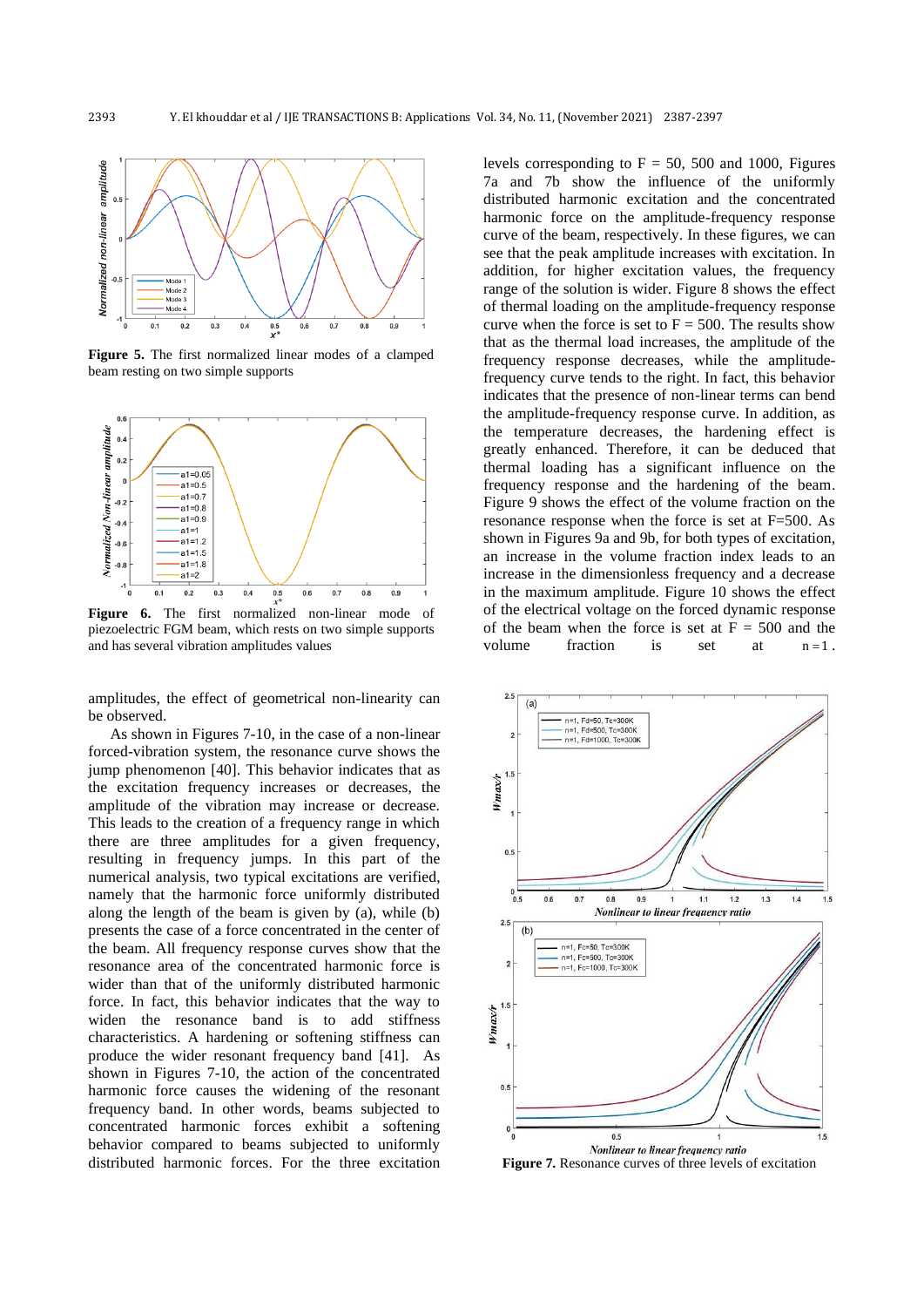

**Figure 9.** Resonance curves with different volume fraction values



**Figure 10.** Resonance for different values of the electric charge

Obviously, since the value of the piezoelectric strain constant is much smaller than the coefficient of thermal expansion, the variation of the electric voltage has little effect on the resonance response curve, and the same phenomenon is observed in Figure 3. In addition, Figure 10 shows the unstable region of the non-linear forced vibration, in which the discontinuous part is the unstable boundary, the solution between the boundaries is unstable and the other regions are stable. In fact, this behavior indicates that the amplitude number varies with the type and value of the external excitation frequency. According to the forced non-linear response, the presence of regions with multiple values will cause a jump phenomenon. In the case of uniformly distributed external excitation, the unstable region is offset from the concentrated excitation.

### **4. CONCLUSIONS**

On the basis of Euler-Bernoulli's beam theory and von Kármán's displacement-deformation relationship, we have studied the free vibration and the geometrically non-linear forced vibration of the piezoelectric FGM beam under the action of a thermoelectric field. The Hamiltonian principle and spectral analysis are used to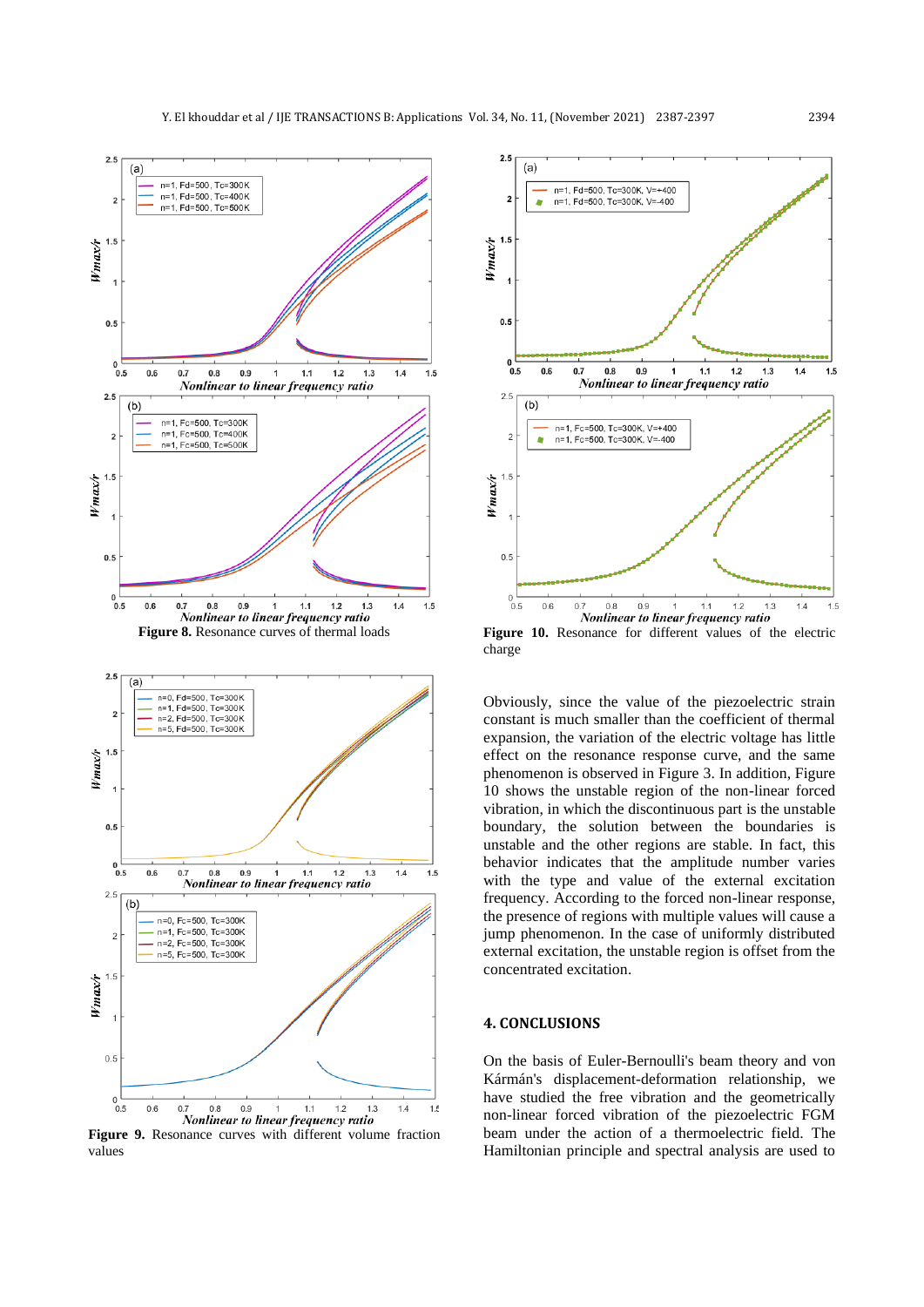obtain the guiding equations that control the free and forced non-linear behavior. The latter was adopted for the case of a uniform distribution over the length of the beam and also for the case of a force concentrated in the center of the beam. In addition, the analytical response of the non-linear forced vibration is obtained by introducing an approximation function based on the multimode method close to the main mode. This approximation makes it possible to obtain the dynamic behavior of beams resting on several supports. Then, the methods used in this study are verified by referring to the results of the literature. Finally, the numerical results revealed an impact on the resonance curve through several variances: the volume fraction index, the thermal load, the effect of the beam supports and the thermal characteristics of the constituent materials. The above analysis clearly highlights the following points:

- In the resonance response curve, an increase in the distributed or concentrated harmonic excitation force applied to the piezoelectric FGM beam causes the curve to gradually increase as the frequency increases, and this increase in force also widens the resonance curve.
- As the temperature decreases, the ratio of nonlinear to linear frequency increases, and the amplitude-frequency response curve shows an improvement in peak amplitude.
- As the volume fraction increases, the amplitude of the forced vibration system gradually increases.
- Compared to the thermal load, the electrical load has little effect on the behavior of free and forced non-linear vibrations. The results also confirmed that the addition of reinforcing mounts has an important influence on the non-linear vibration behavior of the piezoelectric FGM beam.

## **5. REFERENCES**

- 1. Bakhshi Khaniki, H., Hosseini Hashemi, S. and Bakhshi Khaniki, M., "Free Vibration Analysis of Functionally Graded Materials Non-Uniform Beams", *International Journal of Engineering*, *Transactions C: Aspects,* Vol. 29, No. 12, (2016), 1734-1740, DOI: 10.5829/idosi.ije.2016.29.12c.12.
- 2. Tadi Beni, Z., Hosseini Ravandi, S. and Tadi Beni, Y., "Investigation of the Size Effect on the Nano-Beam Type Piezoelectric Low Power Energy Harvesting", *International Journal of Engineering, Transactions C: Aspects*, Vol. 31, No. 9, (2018), 1585-1592, DOI: 10.5829/ije.2018.31.09c.15.
- 3. Demir, Ç. and Civalek, Ö., "On the Analysis of Microbeams", *International Journal of Engineering Science*, Vol. 121, (2017), 14-33, DOI: 10.1016/j.ijengsci.2017.08.016.
- 4. Habibi, B., Beni, Y.T., Mehralian, F., "Free Vibration of Magneto-Electro-Elastic Nanobeams Based on Modified Couple Stress Theory in Thermal Environment", *Mechanics of Advanced Materials and Structures*, Vol. 26, No. 7, (2019), 601-613, DOI: 10.1080/15376494.2017.1410902.
- 5. Samani, M.S.E. and Beni, Y.T, "Size Dependent Thermo-Mechanical Buckling of the Flexoelectric Nanobeam", *Materials Research Express*, Vol. 5, No. 8, (2018), 085018, DOI: 10.1088/2053-1591/aad2ca.
- 6. Tadi Beni, Y., "Size-Dependent Analysis of Piezoelectric Nanobeams Including Electro-Mechanical Coupling", *Mechanics Research Communications*, Vol. 75, (2016), 67- 80, DOI: 10.1016/j.mechrescom.2016.05.011.
- 7. Tadi Beni, Y., "Size-Dependent Electromechanical Bending, Buckling, and Free Vibration Analysis of Functionally Graded Piezoelectric Nanobeams", *Journal of Intelligent Material Systems and Structures*, Vol. 27, No. 16, (2016), 2199-2215, DOI: 10.1177/1045389X15624798.
- 8. Tadi Beni, Z., Hosseini Ravandi, S., Tadi Beni, Y., "Size-Dependent Nonlinear Forced Vibration Analysis of Viscoelastic/Piezoelectric Nano-Beam", *Journal of Applied and Computational Mechanics*, (2020), DOI: 10.22055/jacm.2020.32044.1958.
- 9. Li, S.-r., Cheng, C.-j., "Free Vibration of Functionally Graded Material Beams with Surface-Bonded Piezoelectric Layers in Thermal Environment", *Applied Mathematics and Mechanics*, Vol. 30, No. 8, (2009), 969-982, DOI: 10.1007/s10483-009-0803-7.
- 10. Li, Y., Feng, W. and Cai, Z., "Bending and Free Vibration of Functionally Graded Piezoelectric Beam Based on Modified Strain Gradient Theory", *Composite Structures*, Vol.  $115,$   $(2014),$ 10.1016/j.compstruct.2014.04.005.
- 11. Kiani, Y., Eslami, M., "Thermal Buckling Analysis of Functionally Graded Material Beams", *International Journal of Mechanics and Materials in Design*, Vol. 6, No. 3, (2010), 229-238, DOI: 10.1007/s10999-010-9132-4.
- 12. Rafiee, M., Yang, J. and Kitipornchai, S., "Large Amplitude Vibration of Carbon Nanotube Reinforced Functionally Graded Composite Beams with Piezoelectric Layers", *Composite Structures*, Vol. 96, (2013), 716-725, DOI: 10.1016/j.compstruct.2012.10.005.
- 13. Rafiee, M., Yang, J., Kitipornchai, S., "Thermal Bifurcation Buckling of Piezoelectric Carbon Nanotube Reinforced Composite Beams", *Computers & Mathematics with Applications*, Vol. 66, No. 7, (2013), 1147-1160, DOI: 10.1016/j.camwa.2013.04.031.
- 14. Yuan, M., "Compact and Efficient Active Vibro-Acoustic Control of a Smart Plate Structure", *International Journal of Engineering, Transactions B: Applications,* Vol. 29, No. 8, (2016), 1068-1074.
- 15. Tang, Y. and Ding, Q., "Nonlinear Vibration Analysis of a Bi-Directional Functionally Graded Beam under Hygro-Thermal Loads", *Composite Structures*, Vol. 225, (2019), 111076, DOI: 10.1016/j.compstruct.2019.111076.
- 16. Liu, C., Ke, L.-L., Yang, J., Kitipornchai, S., Wang, Y.-S., "Nonlinear Vibration of Piezoelectric Nanoplates Using Nonlocal Mindlin Plate Theory", *Mechanics of Advanced Materials and Structures*, Vol. 25, No. 15-16, (2018), 1252- 1264, DOI: 10.1080/15376494.2016.1149648.
- 17. WANI, S.B., "Influence of Bi-Directional Fibreglass Grid Reinforcement on Drying Shrinkage and Mechanical Properties of Lightweight Foamed Concrete", *International Journal of Engineering, Transactions A: Basics,* Vol. 34, No. 1, (2021), DOI: 10.5829/ije.2021.34.01a.02.
- 18. Rahnavard, M., "Hot Corrosion Behavior of Functional Graded Material Thermal Barrier Coating (Research Note)", *International Journal of Engineering, Transactions A: Basics,* Vol. 30, No. 1, (2017), 101-108, DOI: 10.5829/idosi.ije.2017.30.01a.13.
- 19. Sherafatnia, K., Farrahi, G. and Faghidian, S.A., "Analytic Approach to Free Vibration and Buckling Analysis of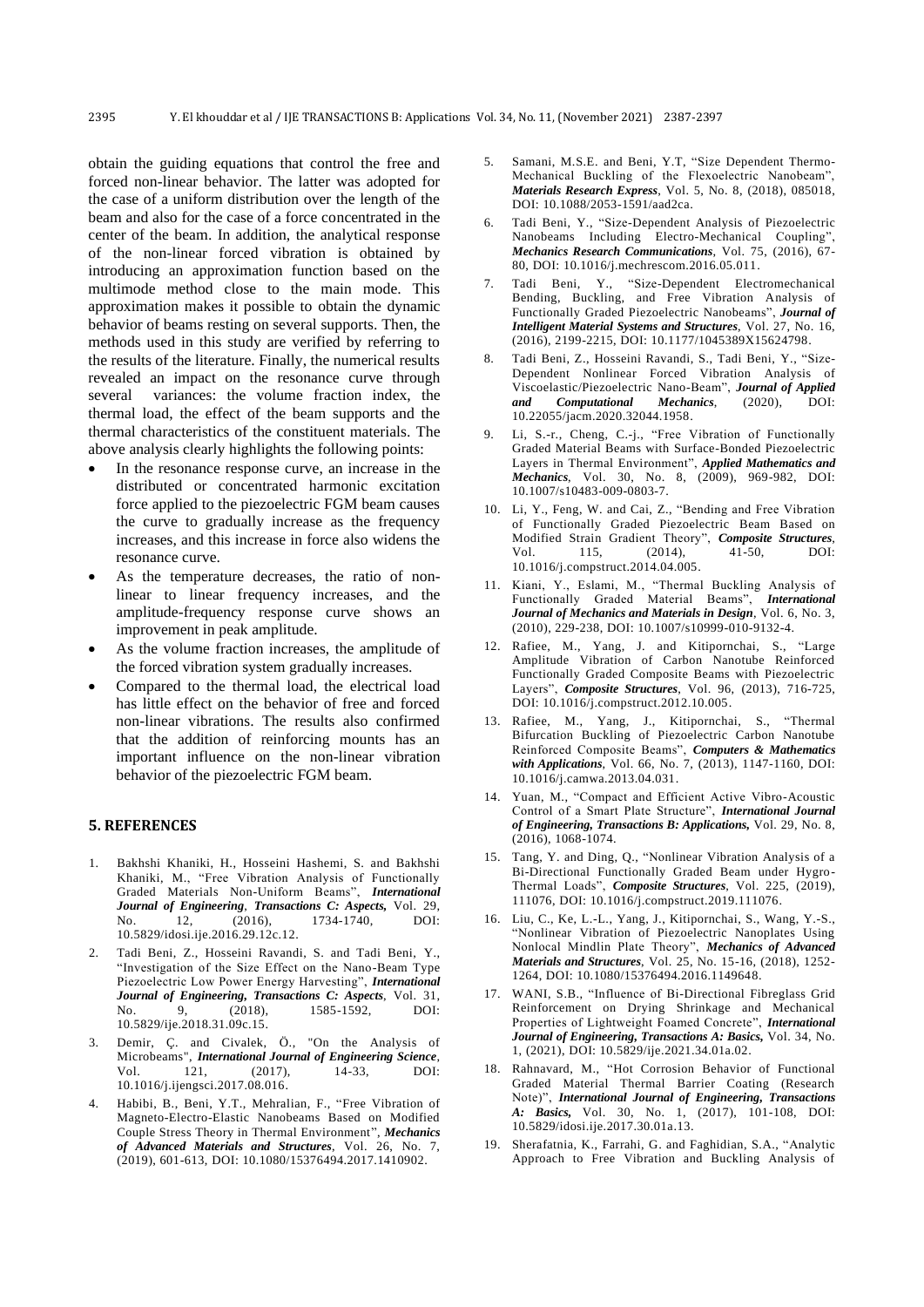Functionally Graded Beams with Edge Cracks Using Four Engineering Beam Theories", *International Journal of Engineering*, *Transactions C: Aspects* Vol. 27, No. 6, (2014), 979-990. DOI: 10.5829/idosi.ije.2014.27.06c.17

- 20. Mirzavand, B. and Eslami, M.J., "Thermal Buckling of Simply Supported Piezoelectric Fgm Cylindrical Shells", *Journal of Thermal Stresses*, Vol. 30, No. 11, (2007), 1117- 1135, DOI: 10.1080/01495730701416036.
- 21. Huang, X.-L., Shen, H.-S., "Vibration and Dynamic Response of Functionally Graded Plates with Piezoelectric Actuators in Thermal Environments", *Journal of Sound and Vibration*, Vol. 289, No. 1-2, (2006), 25-53 DOI: 10.1016/j.jsv.2005.01.033.
- 22. Zhang, D.-G. and Zhou, Y.-H., "A Theoretical Analysis of Fgm Thin Plates Based on Physical Neutral Surface", *Computational Materials Science*, Vol. 44, No. 2, (2008), 716-720, DOI: 10.1016/j.commatsci.2008.05.016.
- 23. Emam, S.A. and Nayfeh, A.H., "Postbuckling and Free Vibrations of Composite Beams", *Composite Structures*, 88, No. 10.1016/j.compstruct.2008.06.006.
- 24. Tian, Y., Fu, Y., Wang, Y., "Nonlinear Dynamic Response and Vibration Active Control of Piezoelectric Elasto-Plastic Laminated Plates with Damage", *Journal of Vibration*, Vol. 15, No. 10, (2009), 1463-1492, DOI: [10.1177/1077546309103265.](https://doi.org/10.1177%2F1077546309103265)
- 25. Kitipornchai, S., Ke, L., Yang, J., Xiang, Y., "Nonlinear Vibration of Edge Cracked Functionally Graded Timoshenko Beams", *Journal of Sound and Vibration*, Vol. 324, No. 3-5, (2009), 962-982, DOI: 10.1016/j.jsv.2009.02.023.
- 26. Maiz, S., Bambill, D.V., Rossit, C.A., Laura, P.A.A., "Transverse Vibration of Bernoulli–Euler Beams Carrying Point Masses and Taking into Account Their Rotatory Inertia: Exact Solution", *Journal of Sound and Vibration*, Vol.  $303$ , No.  $3-5$ , 10.1016/j.jsv.2006.12.028.
- 27. Adri, A. and Benamar, R., "Linear and Geometrically Non-Linear Frequencies and Mode Shapes of Beams Carrying a Point Mass at Various Locations. An Analytical Approch and a Parametric Study", *Diagnostyka*, Vol. 18, No. 2, (2017).
- 28. Zhang, Z. and Zhang, C., "Mechanical Properties Analysis of Bilayer Euler-Bernoulli Beams Based on Elasticity Theory", *International Journal of Engineering, Transactions B: Applications*, Vol. 33, No. 8, (2020), 1662-1667, DOI: 10.5829/ije.2020.33.08b.25.
- 29. Ansari, R., Gholami, R. and Sahmani, S., "Free Vibration Analysis of Size-Dependent Functionally Graded Microbeams Based on the Strain Gradient Timoshenko Beam Theory", *Composite Structures*, Vol. 94, No. 1, (2011), 221-228, DOI: 10.1016/j.compstruct.2011.06.024.
- 30. Benamar, R., Bennouna, M., White, R., "The Effects of Large Vibration Amplitudes on the Mode Shapes and Natural Frequencies of Thin Elastic Structures Part I: Simply Supported and Clamped-Clamped Beams", *Journal of Sound and Vibration*, Vol. 149, No. 2, (1991), 179-195, DOI: 10.1016/0022-460X(91)90630-3.
- 31. Azrar, L., Benamar, R., White, R., "A Semi-Analytical Approach to the Non-Linear Dynamic Response Problem

of Beams at Large Vibration Amplitudes, Part Ii: Multimode Approach to the Steady State Forced Periodic Response", *Journal of Sound and Vibration*, Vol. 255, No. 1, (2002), 1-41, DOI: 10.1006/jsvi.2000.3595.

- 32. Fakhreddine, H., Adri, A., Chajdi, M., Rifai, S. and Benamar, R., "A Multimode Approach to Geometrically Non-Linear Forced Vibration of Beams Carrying Point Masses", *Diagnostyka*, Vol. 21, (2020), DOI: 10.29354/diag/128603.
- 33. El Kadiri, M., Benamar, R., White, R., "Improvement of the Semi-Analytical Method, for Determining the Geometrically Non-Linear Response of Thin Straight Structures. Part I: Application to Clamped–Clamped and Simply Supported–Clamped Beams", *Journal of Sound and Vibration*, Vol. 249, No. 2, (2002), 263-305, DOI: 10.1006/jsvi.2001.3808.
- 34. Rafiee, M., Mohammadi, M., Aragh, B.S. and Yaghoobi, H., "Nonlinear Free and Forced Thermo-Electro-Aero-Elastic Vibration and Dynamic Response of Piezoelectric Functionally Graded Laminated Composite Shells, Part I: Theory and Analytical Solutions", *Composite Structures*, Vol. 103, No., (2013), 179-187 DOI: 10.1016/j.compstruct.2012.12.053.
- 35. Reddy, J. and Chin, C., "Thermomechanical Analysis of Functionally Graded Cylinders and Plates", *Journal of Thermal Stresses,* Vol. 21, No. 6, (1998), 593-626, DOI: 10.1080/01495739808956165.
- 36. Babaee, A., Sadighi, M., Nikbakht, A. and Alimirzaei, S., "Generalized Differential Quadrature Nonlinear Buckling Analysis of Smart Sma/Fg Laminated Beam Resting on Nonlinear Elastic Medium under Thermal Loading", *Journal of Thermal Stresses,* Vol. 41, No. 5, (2018), 583- 607, DOI: 10.1080/01495739.2017.1408048.
- 37. Fu, Y., Wang, J. and Mao, Y., "Nonlinear Analysis of Buckling, Free Vibration and Dynamic Stability for the Piezoelectric Functionally Graded Beams in Thermal Environment", *Applied Mathematical Modelling*, Vol. 36, No. 9, (2012), 4324-4340, DOI: 10.1016/j.apm.2011.11.059
- 38. Ke, L.-L., Yang, J. and Kitipornchai, S., "An Analytical Study on the Nonlinear Vibration of Functionally Graded Beams", *Meccanica,* Vol. 45, No. 6, (2010), 743-752, DOI: 10.1007/s11012-009-9276-1
- 39. Shooshtari, A. and Rafiee, M., "Nonlinear Forced Vibration Analysis of Clamped Functionally Graded Beams", *Acta Mechanica*, Vol. 221, No. 1, (2011), 23. DOI: 10.1007/s00707-011-0491-1
- 40. Azrar, L., Benamar, R. and White, R. G., "Semi-analytical approach to the non-linear dynamic response problem of s– s and c–c beams at large vibration amplitudes part i: general theory and application to the single mode approach to free and forced vibration analysis", *Journal of Sound and Vibration*, Vol. 224, No. 2, (1999), 183-207, DOI: 10.1006/jsvi.1998.1893.
- 41. Rubes, O., and Hadas, Z., "Designing, Modelling and Testing of Vibration Energy Harvester with Nonlinear Stiffness, Smart Sensors, Actuators, and MEMS VIII, Smart Sensors, Actuators, and MEMS VIII", *International Society for Optics and Photonics*, Vol. 10246, (2017), 102460W.